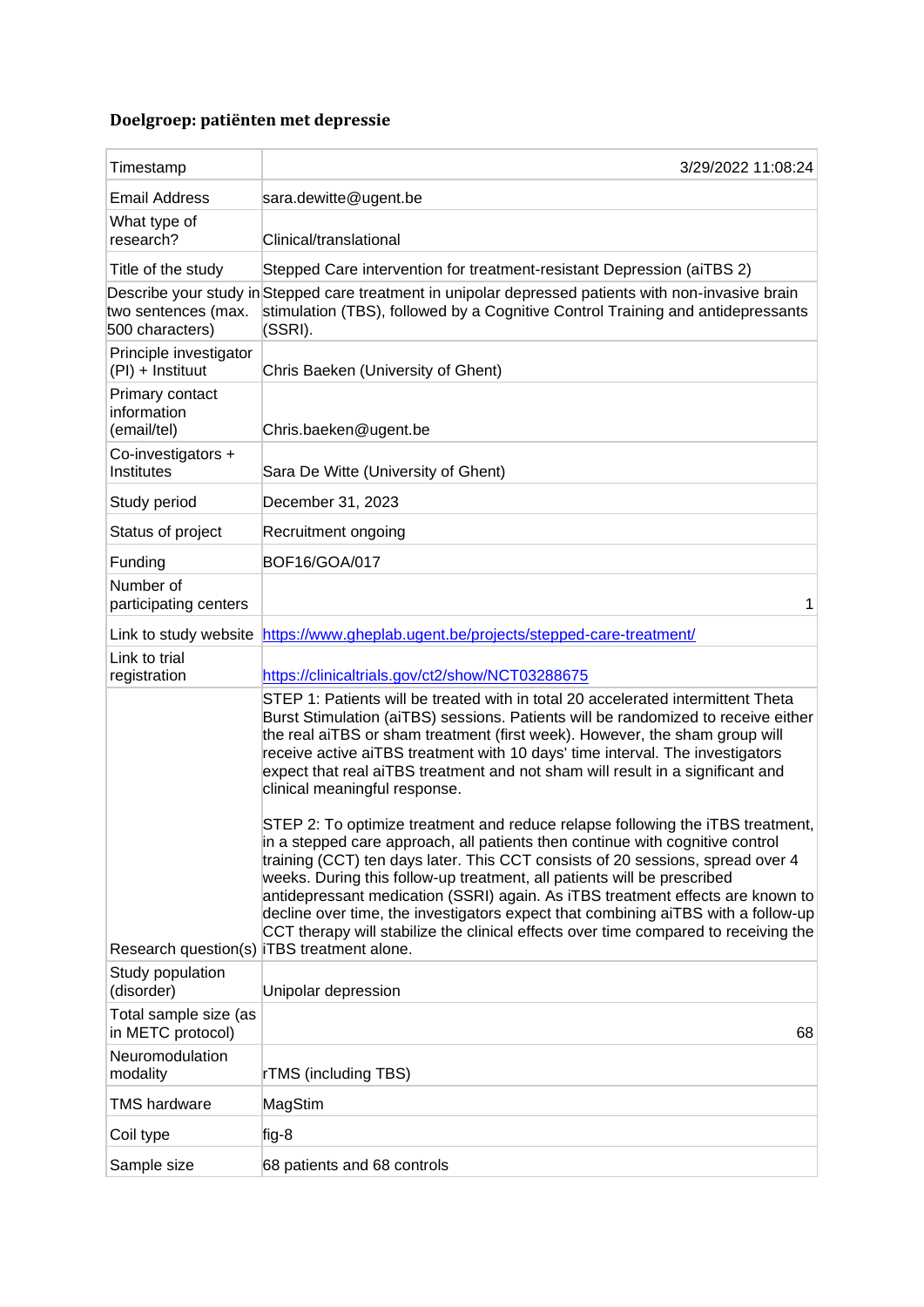| Stimulation target                                  | <b>IDLPFC</b>                                                                                                                                                                      |
|-----------------------------------------------------|------------------------------------------------------------------------------------------------------------------------------------------------------------------------------------|
| Method used for coil                                |                                                                                                                                                                                    |
| placement                                           | fMRI-based neuronavigation                                                                                                                                                         |
| Frequency                                           | <b>iTBS</b>                                                                                                                                                                        |
| Inter-train interval                                | 2sec                                                                                                                                                                               |
| Train duration                                      | 8sec                                                                                                                                                                               |
| Number of pulses per<br>session                     | 3000                                                                                                                                                                               |
| % of resting motor<br>threshold                     | 110                                                                                                                                                                                |
| Other relevant rTMS<br>parameters (e.g.<br>priming) | No                                                                                                                                                                                 |
| Coil type                                           | fig-8                                                                                                                                                                              |
| Sample size                                         | 68                                                                                                                                                                                 |
| Stimulation target                                  | <b>IDLPFC</b>                                                                                                                                                                      |
| Method used for coil<br>placement                   | fMRI-based neuronavigation                                                                                                                                                         |
| Frequency                                           | <b>iTBS</b>                                                                                                                                                                        |
| Inter-train interval                                | 2sec                                                                                                                                                                               |
| Train duration                                      | 8sec                                                                                                                                                                               |
| Number of pulses per<br>session                     | 3000                                                                                                                                                                               |
| % of resting motor<br>threshold                     | 110                                                                                                                                                                                |
| Other relevant rTMS<br>parameters (e.g.<br>priming) | no                                                                                                                                                                                 |
| Adjuvant treatment                                  | Medication, Cognitive control training                                                                                                                                             |
| Number of sessions                                  | 20                                                                                                                                                                                 |
| Frequency of<br>sessions                            | 20sessions/1month                                                                                                                                                                  |
| Primary outcome                                     | Changes in depression severity - clinician-rated                                                                                                                                   |
| Secondary outcomes affect                           | Changes in depression severity - self-report<br>Changes in suicidal thoughts - clinician-rated<br>Changes in anxiety features, rumination, perceived stress, responses to positive |
|                                                     | Unipolar major depression (with melancholic features)<br>- Not responding to at least two trials with an antidepressant<br>Aged between 18-65 years old                            |
| Inclusion criteria                                  | - Healthy volunteers may be accepted as control subjects                                                                                                                           |
| <b>Exclusion criteria</b>                           | Depression with bipolar/psychotic features<br>Dysthymia<br>Active substance abuse/dependence within a year prior to inclusion<br>Pregnancy<br>ECT non-responder                    |